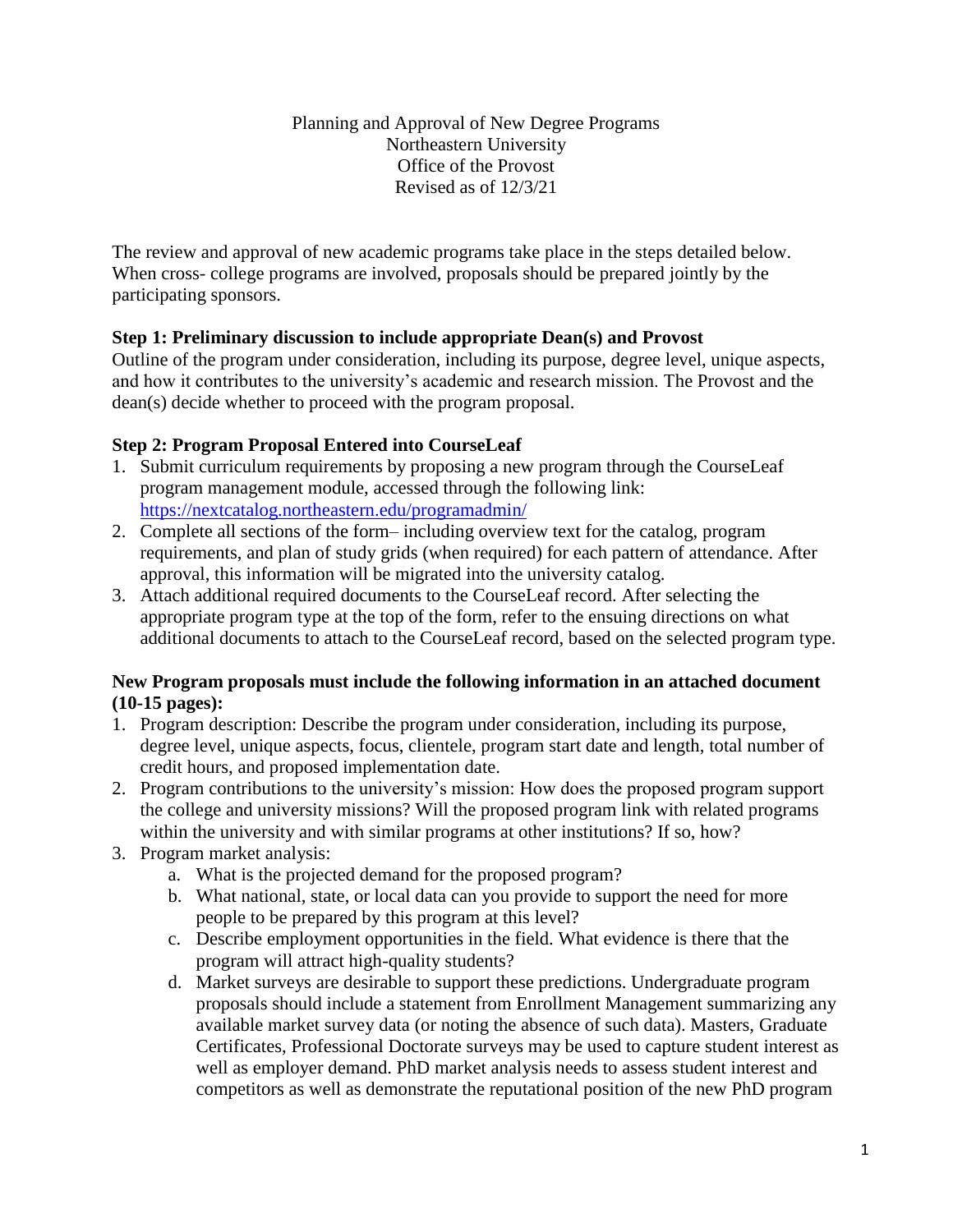compared to other institutions, and the ability to secure external sources of funding (both conventional and nonconventional sources) to support the PhD program.

- e. List any similar programs offered by competitors in both the Boston and broader markets. Make a compelling case for why Northeastern should initiate a new program in competition with such programs.
- f. Which existing degree programs, if any, may be predicted to lose students if students are recruited into the new program? What gains and risks are involved for existing programs at Northeastern?
- 4. Program requirements
	- a. Admission criteria and process
	- b. Degree requirements
		- i. Credit hour requirements
		- ii. Experiential components
		- iii. Minimum academic standards in addition to university requirements (if applicable)
		- iv. Requirements, as applicable, such as residency requirement, qualifying examination, comprehensive examination, proposal defense, language or tool requirements, field component, teaching, thesis or dissertation requirements. For PhD programs, state the point at which doctoral students become degree candidates.
- 5. Program assessment (based on the NECHE E-series)
	- a. List the student learning outcomes for this program.
	- b. Where will the learning outcomes be published? Include specific URLs if they are known.
	- c. Other than GPA, what data/evidence will be used to determine that graduates have achieved the stated outcomes for the degree (e.g., surveys, interviews, artifact evaluations)?
	- d. Who interprets the evidence? What is the process for interpretation?
	- e. In the case of a PhD program, what are the procedures used for incorporating individualized development plans and annual review of students into program assessment?
	- f. Describe how assessment results will be utilized to improve the program's effectiveness.
	- g. Provide a timeline for assessment of the program's success.
	- h. The Third Year New Program Report to the Board of Trustees will require a more complete Program Assessment Plan including
		- i. The utilization of the AEFIS assessment management platform to gather assessment results.
		- ii. A completed curriculum map that aligns program learning outcomes to courses.

Additional resources on Program Assessment Planning: [Program Assessment](https://northeastern.sharepoint.com/sites/IAE/SitePages/Program%20Assessment%20Planning.aspx)  [Planning \(sharepoint.com\).](https://northeastern.sharepoint.com/sites/IAE/SitePages/Program%20Assessment%20Planning.aspx)

- 6. Program accreditation or adherence to licensing standards (if applicable):
	- a. Identify the accrediting/licensing body.
	- b. Describe any communication with the accrediting/licensing body.
	- c. Provide a timeline describing the steps needed to achieve accreditation.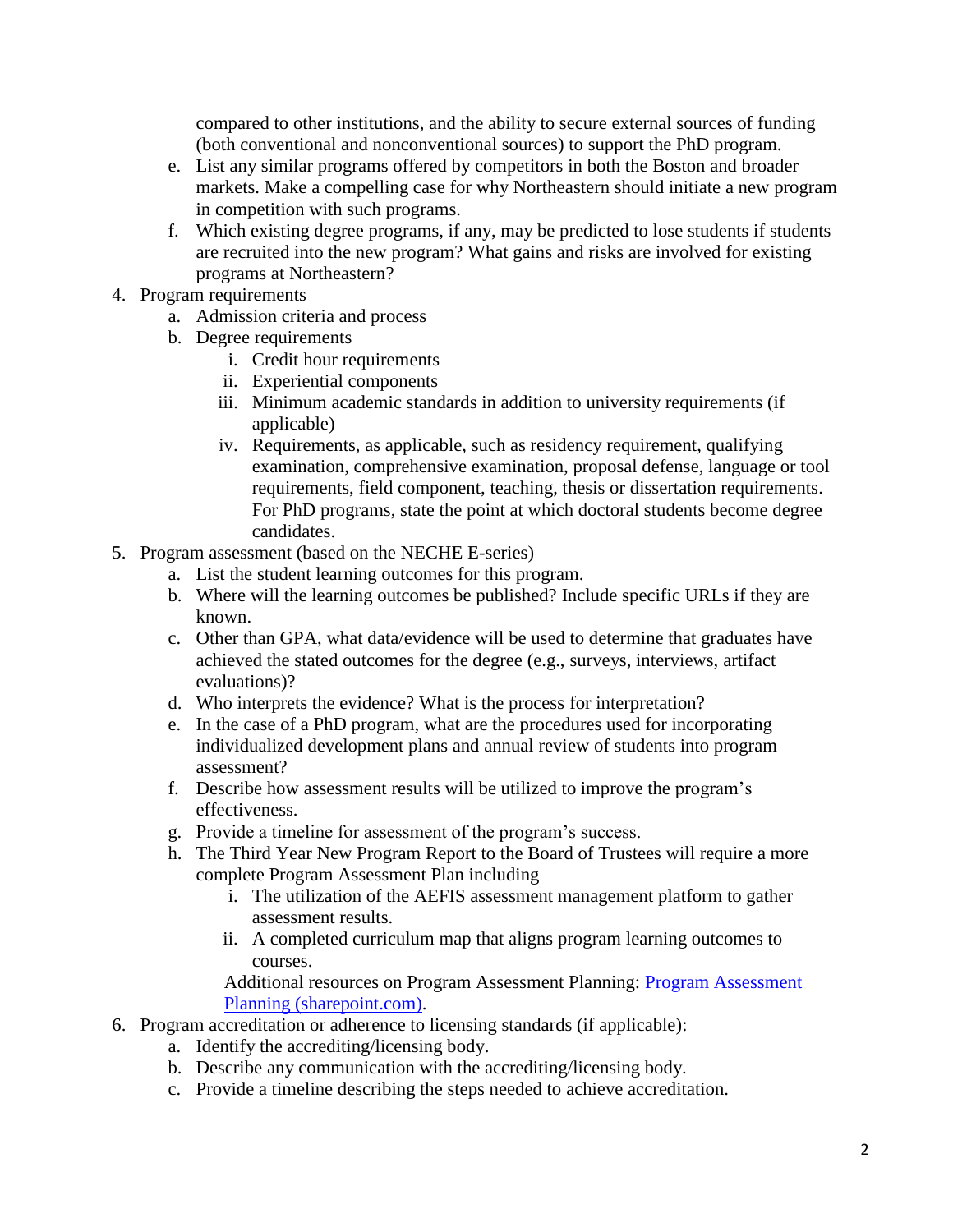- d. Indicate any costs/resources required to comply with accreditation/licensing requirements.
- 7. Resources
	- a. Assess the faculty strength and expertise currently available to the program and identify any additional faculty resources needed to produce a strong program known for excellence.
		- i. PhD program proposals should include a statement from the college(s), indicating a concrete plan to provide 5-year, 12-month per year funding to all new PhD students.
		- ii. For any college that is new to offer any PhD program, a justification consistent with NECHE criteria should be provided in the proposal regarding the qualifications of its faculty and a research base (e.g., number of research active faculty, faculty expertise, external funding, publications, etc.) that can support a sustainable PhD program.
		- iii. List the current tenured and tenure-track Northeastern faculty who are expected to teach as core faculty in the new program and briefly describe their major accomplishments in research, scholarship, or creative activity in the area of the program. If additional tenure-track faculty will be needed by the program, note whether they will be added by reallocation within the college or by requested new tenure-track lines, and when any new faculty are expected to be hired. If the program relies on non-tenure-track and part-time instructors for required courses, project what proportion of courses in the new program will be taught by tenure-track faculty, by full- time non-tenure-track faculty, and by part-time faculty. What will be the desired academic or professional qualifications of the program's non-tenure-track faculty?
		- iv. Identify any additional non-tenure-track faculty resources needed by the proposed program.
	- b. Describe any space needs for the program.
	- c. Describe library resources needed for the program.
- 8. Budget (for Provost Office review only)
	- a. Provide detailed information on the start-up budget needed (prior to any revenue) including marketing expenses.
	- b. Using the form below, provide projected enrollment and estimated revenue and expenses for the first five years of the program.

| Year  | Application Total |                     | Total     | Total                         | Projected | <b>Total Expenses</b>                | Total Projected Projected |                     |
|-------|-------------------|---------------------|-----------|-------------------------------|-----------|--------------------------------------|---------------------------|---------------------|
|       | Fees              | Projected           | Projected | <b>Student Credit Tuition</b> |           | (current $&$ new                     | Tuition                   | <b>Revenue Less</b> |
|       |                   | Full-Time           | Part-Time | <b>Hrs</b> Taught             | Revenue   | funds) exclude                       | Remission                 | Projected           |
|       |                   | Headcount Headcount |           |                               |           | @ current Tuition remission Expenses |                           | <b>Expenses</b>     |
|       |                   |                     |           |                               | rates     |                                      |                           |                     |
| One   |                   |                     |           |                               |           |                                      |                           |                     |
| Two   |                   |                     |           |                               |           |                                      |                           |                     |
| Three |                   |                     |           |                               |           |                                      |                           |                     |
| Four  |                   |                     |           |                               |           |                                      |                           |                     |
| Five  |                   |                     |           |                               |           |                                      |                           |                     |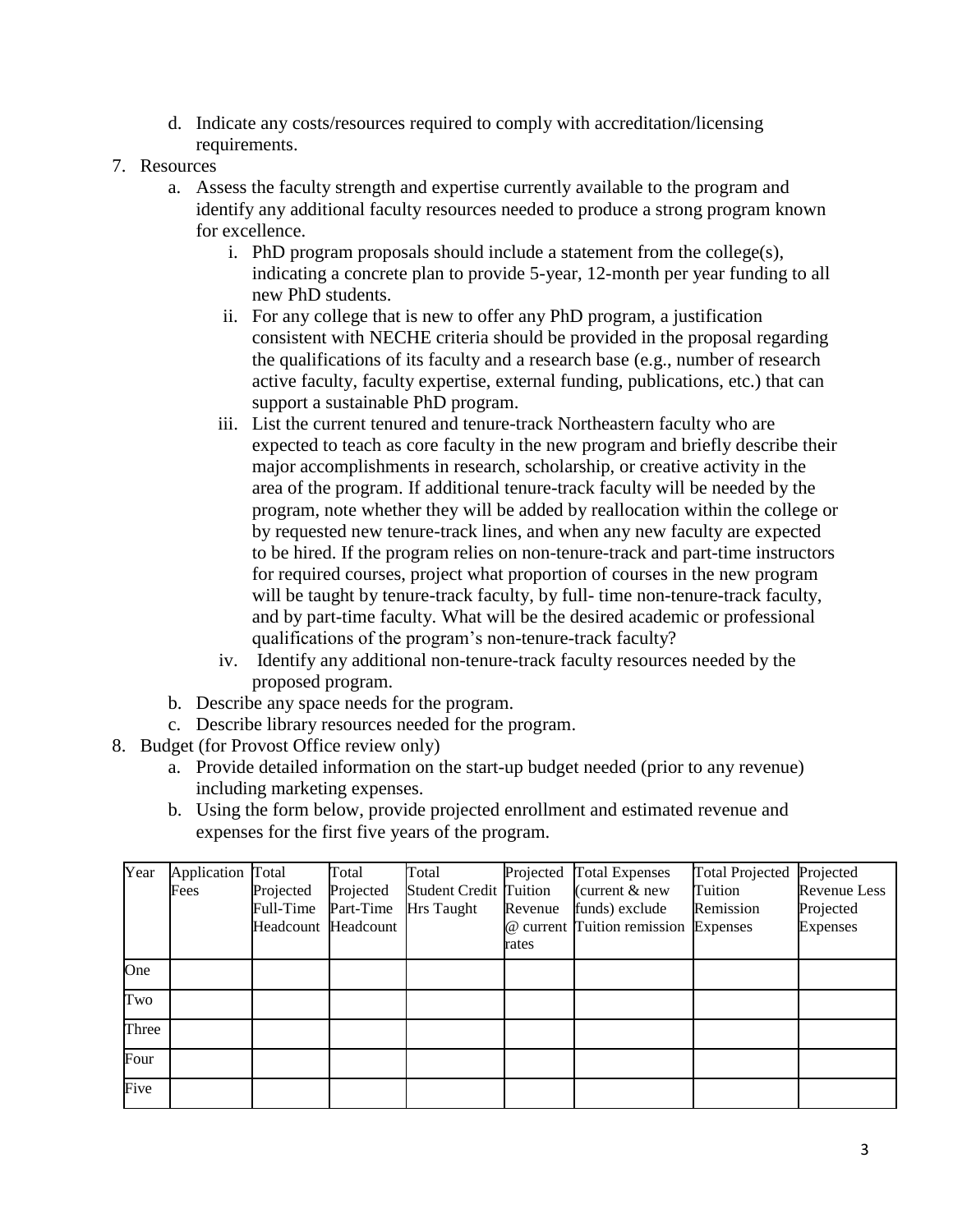c. Will any new funds for this program, including tuition remission be required? If so, how much?

| Year  | <b>Total New Tuition Remission</b><br>Required (including ongoing<br>new funds from prior year) | <b>Total Other New Funds Required</b><br>(including ongoing new funds from<br>prior year) | Total New Funds Required -tuition<br>remission and other (including ongoing)<br>new funds from prior year) |
|-------|-------------------------------------------------------------------------------------------------|-------------------------------------------------------------------------------------------|------------------------------------------------------------------------------------------------------------|
| One   |                                                                                                 |                                                                                           |                                                                                                            |
| Two   |                                                                                                 |                                                                                           |                                                                                                            |
| Three |                                                                                                 |                                                                                           |                                                                                                            |
| Four  |                                                                                                 |                                                                                           |                                                                                                            |
| Five  |                                                                                                 |                                                                                           |                                                                                                            |

d. Include any additional information for consideration.

Note: Steps 3-9 are built into the CourseLeaf workflow.

**Step 3: Review by appropriate Department(s) and College(s) based units as applicable.** The dates and outcomes of department and college votes should be recorded as a comment in the CourseLeaf record before approval at each level. (E.g., "Approved 8-0-1 by [college committee] on December 2, 2018.")

**Step 4: Review by University Undergraduate Curriculum Committee and/or Graduate Council—as applicable— with oversight by the appropriate Vice Provost.** The date and outcome of the university committee votes should be recorded as a comment in the CourseLeaf record before approval. (E.g., "Approved by the UUCC 14-0-0 on December 8, 2018.")

**Step 5: Review by Office of the Provost** Applicable Sr. Vice Provost(s) Sr. Vice Provost for Budget, Planning and Administration Provost

**Step 6: Review and vote by Faculty Senate.** Proposals must be reviewed by the Senate Agenda Committee before review and vote by the full Faculty Senate